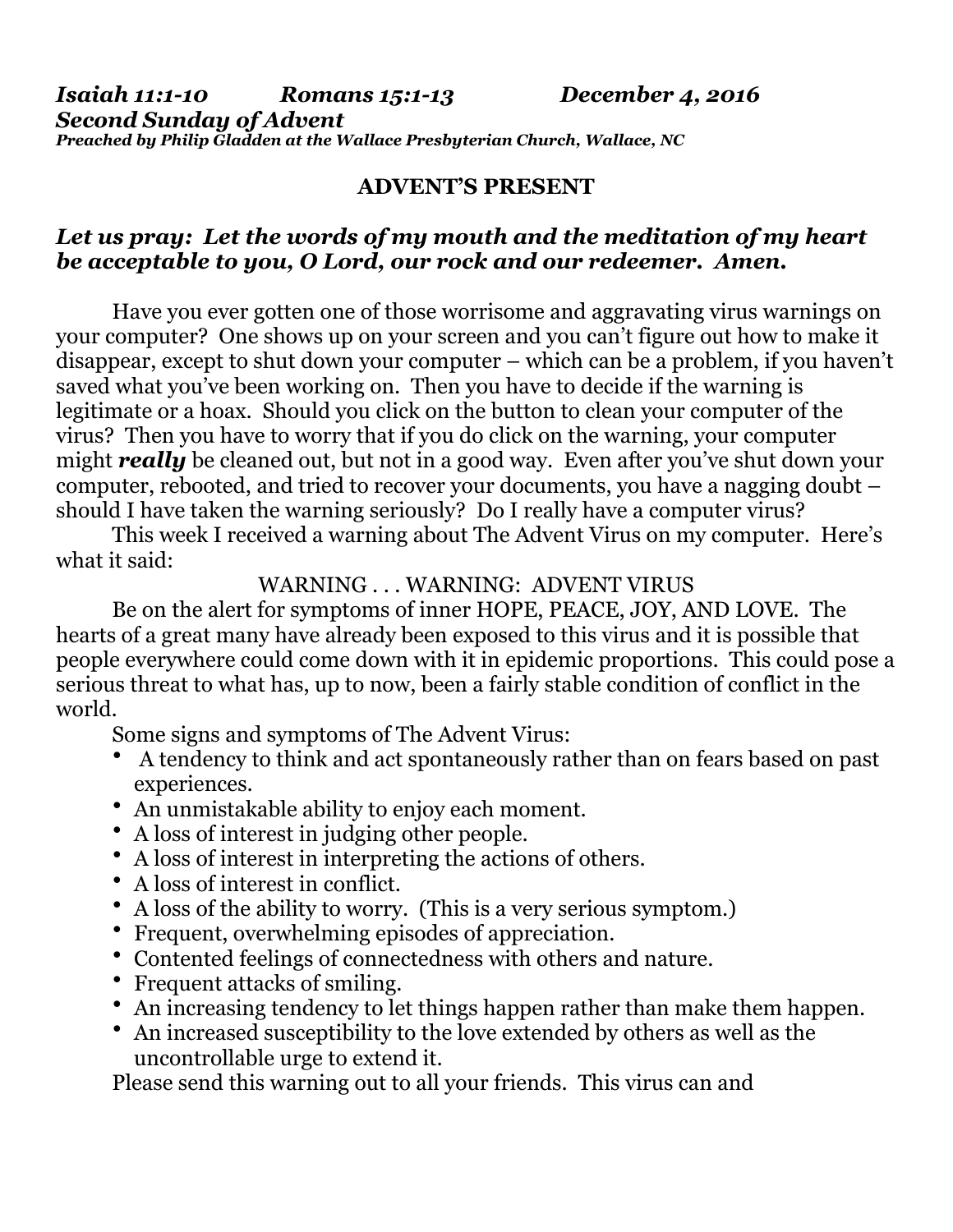has affected many systems. Some systems have been completely cleaned out because of it.

 Just the other day, someone asked me if Advent is really important and, if so, what it really means. Yes, Advent is important – especially in a culture which more and more begins celebrating Christmas even before Thanksgiving arrives. On the church calendar, Advent is the beginning of a new church year. As the margin note next to today's Prayer of Confession reminds us, "Advent begins in the dark." As the days get shorter and the darkness surrounds us in December, we light the candles of the Advent wreath, which remind us of God's promises of HOPE, PEACE, JOY, and LOVE. In our impatience to get on with the festivities of Christmas, sometimes we might not appreciate (or even like) the more somber tone of Advent. Why do we have to sing the more contemplative Advent hymns instead of the joyful Christmas carols throughout December?

 The season of Advent can be compared to the season of Lent. Each season leads up to a joyous celebration – the birth of our Savior and his resurrection from the dead. Advent and Lent can both be seasons of reflection, repentance, and anticipation.

 I've always thought about Advent in terms of the past and the future, and not just as a time to "get ready" for Christmas Day. Advent looks to the past and reminds us of the first Advent or "coming" of Jesus, in Bethlehem 2000 years ago. Advent also looks to God's future and reminds us of the risen Lord's promise, "The one who testifies to these things says, 'Surely I am coming soon'" to which we reply, "Amen. Come, Lord Jesus!"

 It's also true that we are living in the in-between time, what has been called the already, but not yet. While we look to the past and remember and celebrate our Savior's birth in Bethlehem, we also look to the future in hope of God's promises coming true and being fulfilled. In the meantime, here we are, living in the in-between time. A question that naturally comes up is, How are we supposed to live in the here and now, between Jesus' first Advent and his second coming?

 Perhaps you've heard some variation of this piece of verse: "Yesterday is history. Tomorrow is a mystery. Today is a gift of God, which is why we call it the present." More than ever, after reading and contemplating the apostle Paul's words to the Christians at Rome, I've been thinking about how Advent's present is a very important message for us as God's people.

 In his homily on the First Sunday of Advent 2006, Pope Emeritus Benedict XVI spoke of Advent's present:

 "At the beginning of a new yearly cycle, the liturgy invites the Church to renew her proclamation to all the peoples and sums it up in two words 'God comes' . . . It is not used in the past tense – God has come, nor in the future – God will come, but in the present – 'God comes.' . . . This is a continuous present, that is, an ever-continuous action: it happened, it is happening now, and it will happen again. In whichever moment, 'God comes.' The verb 'to come' appears here as a theological verb. . . since it says something about God's very nature. Proclaiming that 'God comes' is equivalent to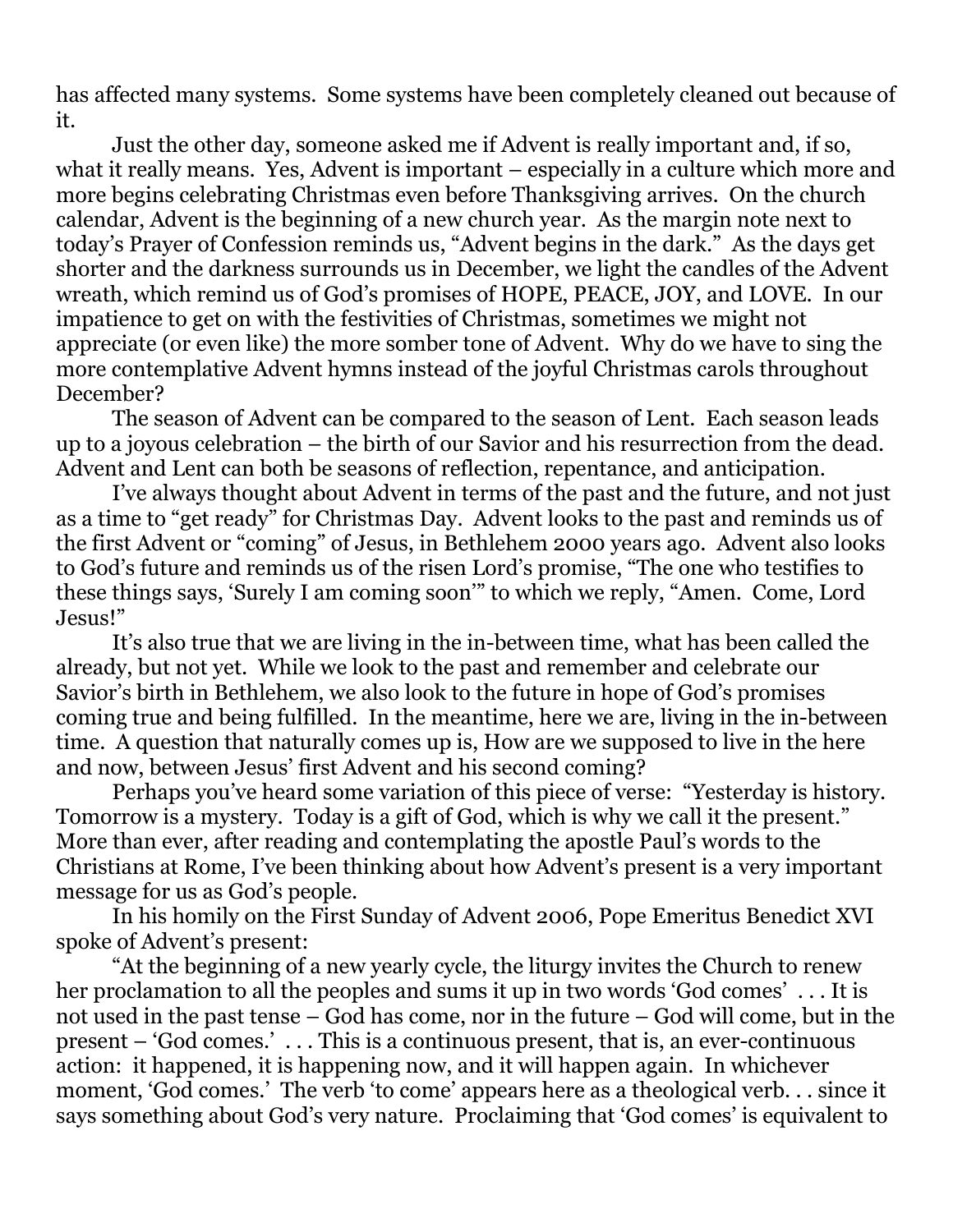simply announcing God himself, through one of his essential and qualifying features: his being the God-who-comes.

 "Advent calls believers to become aware of this truth and to act accordingly. It rings out as a salutary appeal in the days, weeks, and months that repeat: Awaken! Remember that God comes! Not yesterday, not tomorrow, but today, now!

 "In the first days [of Advent], the accent falls on the expectation of the Lord's Final Coming. With Christmas approaching, the dominant note instead is on the commemoration of the event at Bethlehem, so that we may recognize it as the 'fullness of time.' Between these two 'manifested' comings it is possible to identify a third – [intermediate and hidden] – and which occurs in the souls of believers and builds a 'bridge' between the first and the last coming."1

 Paul writes about how that bridge is built in this in-between time, and he gives the theological basis for living this way:

- We who are strong ought to put up with the failings of the weak, and not to please ourselves. Each of us must please our neighbor for the good purpose of building up the neighbor.
- [Theological reason: Christ did not try to please himself.]
- Let us live in harmony with one another, and be of one mind and glorify God with one voice.
- [Theological reason: This is according to Jesus Christ, who lived a life completely devoted to serving and glorifying God.]
- Welcome one another . . .
- [Theological reason: Christ has welcomed you, for the glory of God.]
- May the God of hope fill you with all joy and peace in believing, so that you may abound in hope by the power of the Holy Spirit.

Our Affirmation of Faith this morning addresses the kind of lives we are to live as people who find ourselves in the "already, but not yet" of God's promises. "In gratitude to God, empowered by the Spirit, we strive to serve Christ in our daily tasks and to live holy and joyful lives, even as we watch for God's new heaven and new earth, praying, 'Come, Lord Jesus!' With believers in every time and place, we rejoice that nothing in life or in death can separate us from the love of God in Christ Jesus our Lord."

 Speaking of heaven and earth, forty-eight years ago this Christmas Eve, astronauts Frank Borman, Jim Lovell, and William Anders sent a message to Earth after becoming the first humans to travel beyond low Earth orbit, to see the Earth as a whole planet, to see directly the far side of the Moon, and to see Earthrise.

 The astronauts read from the opening verses of Genesis 1 about God creating the heavens and the earth. Earlier in December, Commander Borman and a friend had selected a prayer for him to read from space. As they traveled around the Moon, Commander Borman sent the following transmission: "To Rod Rose and the people of St. Christopher's, actually to people everywhere: Give us, O God, the vision which can see thy love in spite of human failure. Give us the faith to trust thy goodness in spite of